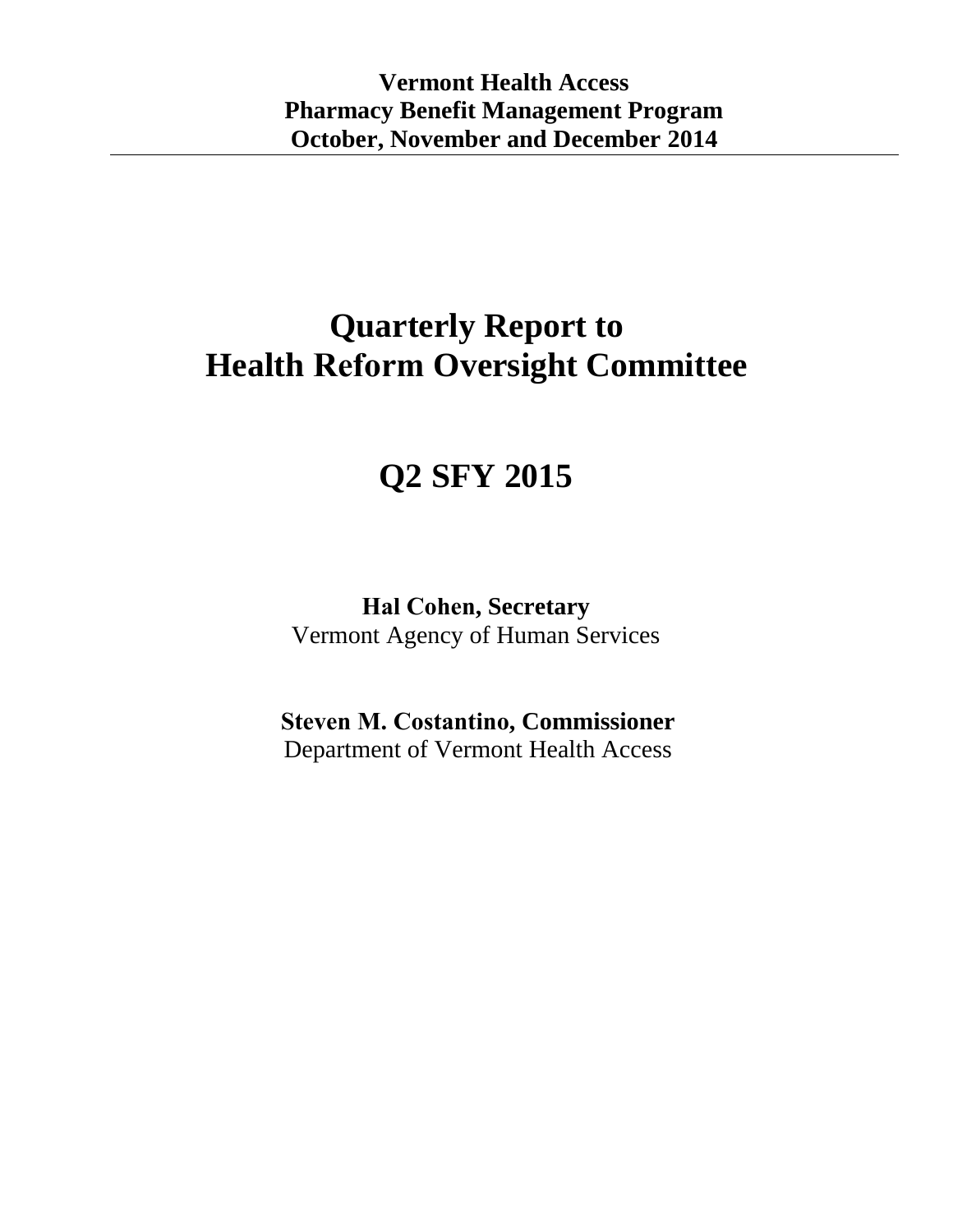### **Pharmacy Benefit Management Program**

### **Quarterly Report**

#### **October, November and December 2014**

 The Agency of Human Services, Department of Vermont Health Access (DVHA), is pleased to provide the quarterly report to the Health Reform Oversight Committee as required by Act 127 approved in 2002 and found in 33 V.S.A. Chapter 19 § 2001. This report covers the activities of the Pharmacy Benefits Manager (PBM) for the second quarter of State Fiscal Year 2015.

The three requirements are set out in bold italics. DVHA's response follows each requirement.

*§2001 (c) (1) "The director of the office of Vermont health access shall report quarterly to the health access oversight committee concerning the following aspects of the pharmacy best practices and cost control program:* 

*(1) the efforts undertaken to educate health care providers about the preferred drug list and the program's utilization review procedures;"*

During this quarter, the following informational mailings were sent to **pharmacies and/or prescribers**:

#### **Prescribing providers**:

DVHA's prescriber newsletter introduced the new Pharmacy Benefit Manager (PBM), Goold Health Systems (GHS), which began administering DVHA's pharmacy benefit programs effective January 1, 2015. The newsletter gave background about GHS and an introduction of GHS staff, products and features, along with a preliminary implementation schedule.

Topics also addressed in the **Newsletters** are as follows:

- No changes to Specialty Pharmacies (Wilcox Home Infusion and BriovaRX).
- PA forms to be updated on the DVHA website on January 1, 2015 along with the Preferred Drug List (PDL), which identifies all drugs and supplies requiring PA.
- Reminders that the Drug Utilization Review (DUR) Board voted to implement daily quantity limits and maximum duration of therapy restrictions for muscle relaxants due to concerns about misuse, diversion and safety.
- Select Benzodiazepines have daily quantity limits and Alprazolam/Alprazolam ER moved to PA required effective October 16, 2014.
	- o Oxycodone and Hydromorphone immediate release products are limited to 16 dosage units/day with the initial fill limited to a 14-day supply effective November 5, 2015.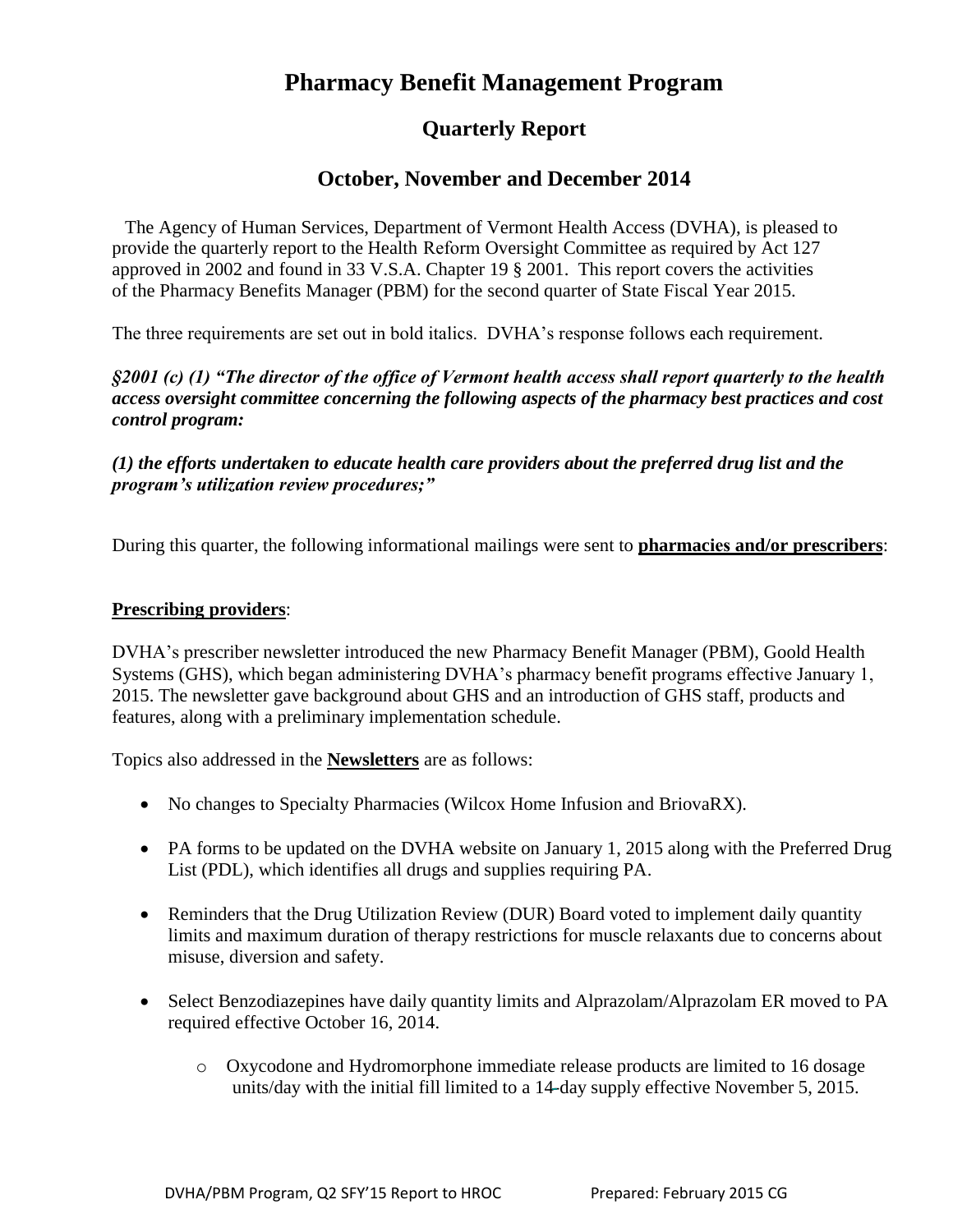#### **Pharmacy providers**:

Topics addressed by **Newsletter and/or Fax Blast** are as follows:

- Oxycodone and Hydromorphone Immediate Release Products are now limited to 16 dosage units/day with the initial fill limited to a 14-day supply effective November 5, 2015.
- GHS Payer Sheet changes for claims submission, including GHS Bank ID Number (BIN), Plan Name and Processor Control Number (PCN), were sent to pharmacies for the new Pharmacy Point of Sale (POS) deployment on January 1, 2015.
- Pilot Testing conducted for the new Point of Sale (POS) system in preparation of go-live with the new GHS PBM system on January 1, 2015.
- Instructions for Other Coverage Codes (OCC) when processing Part B, Secondary and CMS Excluded Drug claims.

In an attempt to make all documents available to interested parties, the department maintains a web page with information related to the Pharmacy Benefits Management Program at: <http://dvha.vermont.gov/for-providers/pharmacy>

|              | Combined Clinical and Quantity Limit Prior Authorization Requests - Q1 |                       |                     |              |
|--------------|------------------------------------------------------------------------|-----------------------|---------------------|--------------|
|              |                                                                        | <b>SFY 2015</b>       |                     |              |
|              |                                                                        |                       |                     | <b>Other</b> |
|              | <b>Total PA</b>                                                        |                       |                     | (cancelled   |
|              | Requests                                                               | <b>Total Approved</b> | <b>Total Denied</b> | $etc.$ )     |
| July         | 2,745                                                                  | 2,082                 | 651                 | 12           |
| August       | 2,590                                                                  | 1,950                 | 616                 | 24           |
| September    | 2,840                                                                  | 2,095                 | 720                 | 25           |
| <b>Total</b> | 8,175                                                                  | 6,127                 | 1,987               | 61           |

*"(2) the number of prior authorization requests made;"*

|              | Combined Clinical and Quantity Limit Prior Authorization Requests - Q2 |                       |                     |              |
|--------------|------------------------------------------------------------------------|-----------------------|---------------------|--------------|
|              |                                                                        | <b>SFY 2015</b>       |                     |              |
|              |                                                                        |                       |                     | <b>Other</b> |
|              | <b>Total PA</b>                                                        |                       |                     | (cancelled   |
|              | Requests                                                               | <b>Total Approved</b> | <b>Total Denied</b> | $etc.$ )     |
| October      | 2,842                                                                  | 2,142                 | 677                 | 23           |
| November     | 2,565                                                                  | 1,894                 | 645                 | 26           |
| December     | 2,837                                                                  | 2,065                 | 741                 | 31           |
| <b>Total</b> | 8,244                                                                  | 6,101                 | 2,063               | 80           |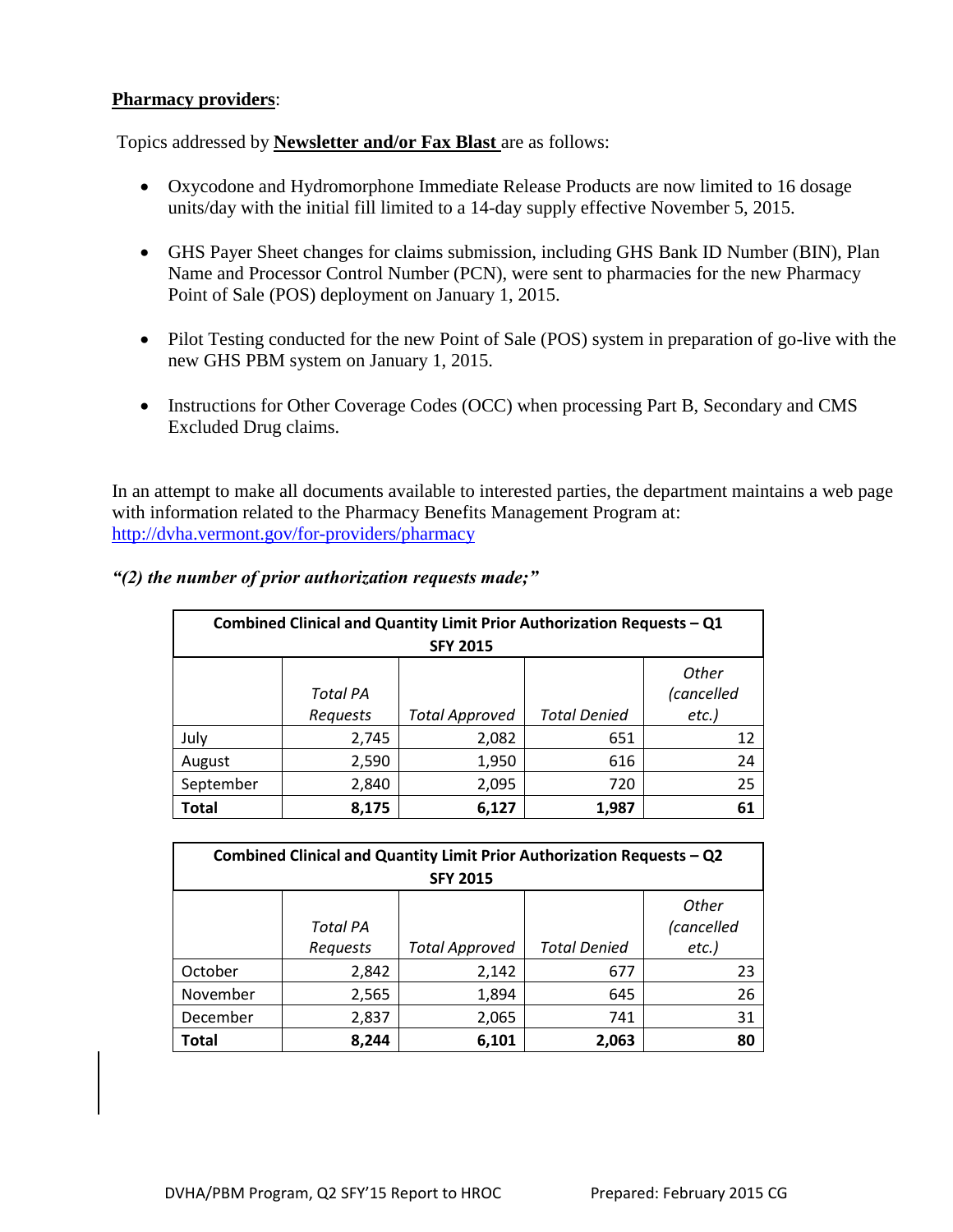|          | Combined Clinical and Quantity Limit Prior Authorization Requests - Q2 |                       |                     |            |
|----------|------------------------------------------------------------------------|-----------------------|---------------------|------------|
|          |                                                                        | <b>SFY 2014</b>       |                     |            |
|          |                                                                        |                       |                     | Other      |
|          | <b>Total PA</b>                                                        |                       |                     | (cancelled |
|          | Requests                                                               | <b>Total Approved</b> | <b>Total Denied</b> | $etc.$ )   |
| October  | 2,702                                                                  | 2,001                 | 699                 |            |
| November | 2,367                                                                  | 1,730                 | 634                 |            |
| December | 2,328                                                                  | 1,767                 | 553                 | 8          |
| Total    | 7,397                                                                  | 5,498                 | 1,886               | 13         |

Data in the tables above show that DVHA received a total of 8,244 requests for **clinical and quantity limit prior authorizations** during the second quarter of State Fiscal Year 2015, a increase of 0.84% from the total number of quantity limit prior authorization requests received during the previous quarter (8,175), and a 11.7% increase from one year ago, Q2 SFY 2014, when total **PA requests were 7,397.** 

Quantity limits are established to promote dose consolidation (that is prescribing of lesser quantities of larger strength dosage forms rather than multiples of lower strength dosage forms which is especially important when all dosage strengths for a particular drug are level priced) and also to promote rational maximum daily doses where increased doses have either not been shown to offer additional clinical benefit or may be harmful.

| <b>DUR Description DVHA without Part D</b> | October  | <b>November</b> | <b>December</b> | <b>Grand Total</b> | % of Total |
|--------------------------------------------|----------|-----------------|-----------------|--------------------|------------|
|                                            | 2014     | 2014            | 2014            |                    |            |
| Drug-Age Precaution                        | $\Omega$ |                 | 15              | 16                 | 0.03%      |
| Drug-DiseaseInfrdPrecautn                  | 7,028    | 6,576           | 7,717           | 21,321             | 5.35%      |
| Drug-Drug Interaction                      | 29,411   | 26,490          | 30,444          | 86,345             | 21.69%     |
| <b>Ingredient Duplication</b>              | 12,530   | 11,464          | 13,258          | 37,252             | 9.35%      |
| Refill Too Soon                            | 6,855    | 6,384           | 6,988           | 20,227             | 5.08%      |
| Therapeutic Duplication                    | 79,278   | 72,774          | 80,791          | 232,843            | 58.50%     |
| <b>Total</b>                               | 135,102  | 123,689         | 139,213         | 398,004            | 100.00%    |
|                                            |          |                 |                 |                    |            |
| <b>DUR Description DVHA with Part D</b>    | October  | <b>November</b> | <b>December</b> | <b>Grand Total</b> | % of Total |
|                                            | 2014     | 2014            | 2014            |                    |            |
| Drug-Age Precaution                        | $\Omega$ | $\Omega$        | $\Omega$        | $\overline{0}$     | 0.00%      |
| Drug-DiseaseInfrdPrecautn                  | 188      | 158             | 199             | 545                | 1.04%      |
| Drug-Drug Interaction                      | 8,614    | 7,744           | 8,670           | 25,028             | 47.90%     |
| <b>Ingredient Duplication</b>              | 1,339    | 1,280           | 1,449           | 4,068              | 7.79%      |
| Refill Too Soon                            | 339      | 335             | 342             | 1,016              | 1.94%      |
| Therapeutic Duplication                    | 7,391    | 7,032           | 7,170           | 21,593             | 41.33%     |
| <b>Total</b>                               | 17,871   | 16,549          | 17,830          | 52,250             | 100.00%    |
|                                            |          |                 |                 |                    |            |
| <b>Grand Total</b>                         | 152,973  | 140,238         | 157,043         | 450,254            |            |

*"(3) the number of utilization review events (other than prior authorization requests)."*